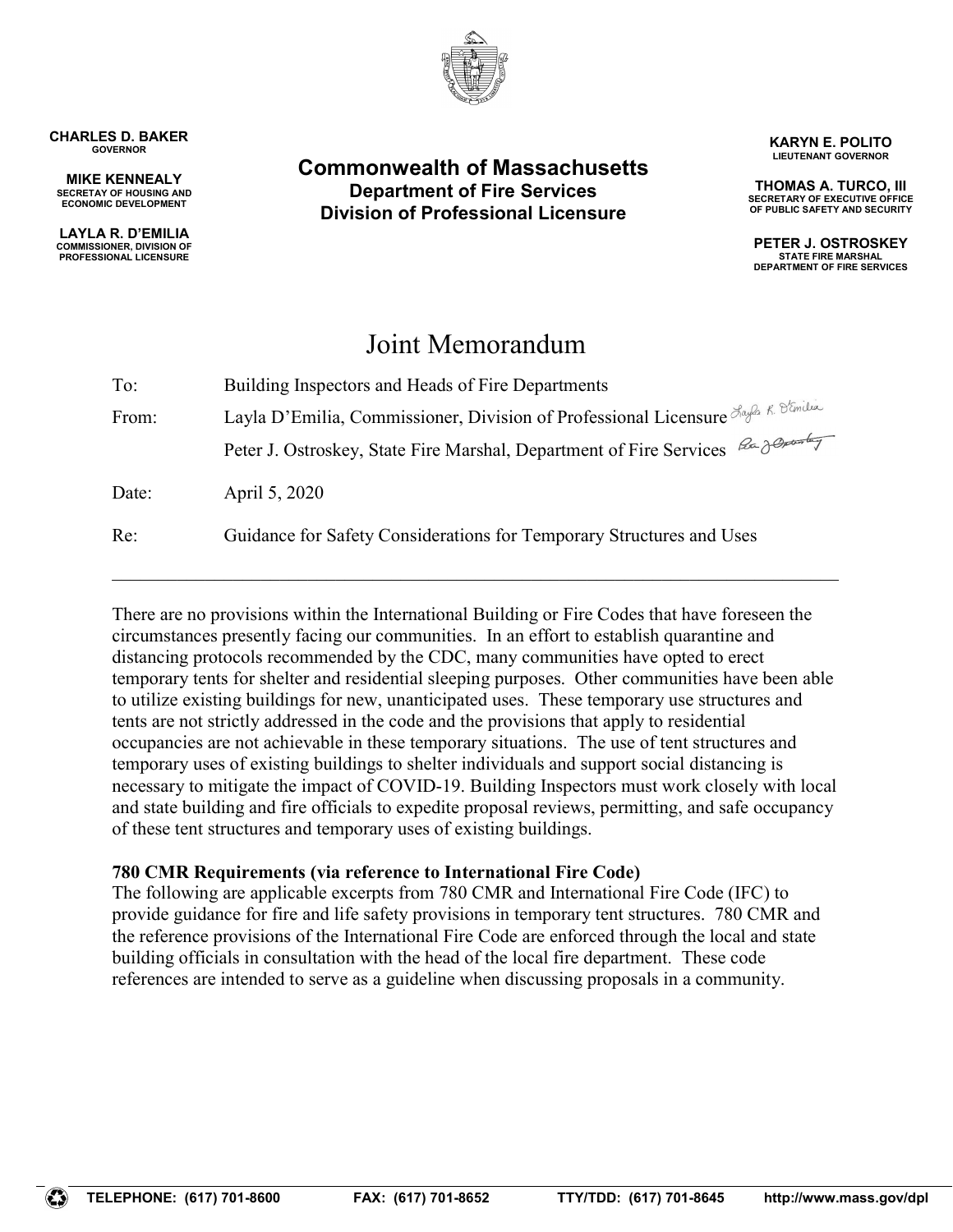# Tent Location

- 1. To the extent possible tents should be located at least 20 ft. away from property lines, buildings and other tents. Tents shall be 20 ft. away from internal combustion engines. Support ropes and guy wires are considered part of the tent [780 CMR IFC: 3103.8.2].
- 2. Tents should be located such that a minimum fire break of 12 ft. is designated between structures. These fire breaks shall not contain guy ropes or other obstructions such as heating apparatus or fuel storage [780 CMR IFC: 3103.8.6].
- 3. Fire department vehicle access roads shall be provided for temporary tents [780 CMR IFC: 3108.8.1].

# Fire Alarm/Carbon Monoxide Detection

In an existing building that is being temporarily repurposed, there may be an opportunity to utilize an existing sprinkler system and fire alarm system for fire protection and alarm notification. If the building is not intended for residential purposes, smoke and carbon monoxide detection should be incorporated into the design. Strict adherence with the building code may not be feasible in temporary residential uses.

In tents used for temporary shelters during a state of emergency, battery operated smoke detection devices and battery operated carbon monoxide detection devices should be sufficient.

 In existing buildings and tents used for temporary shelters during a state of emergency, the following are design criteria that can be used by the building official in consultation with the fire chief to determine equivalent means of fire and life safety based upon the type of structure and its use:

- 1. Devices shall be installed to their manufacturer listing as it applies to spacing and distances from ceilings and walls. Smoke detection devices are typically designed to cover a radius of 21 ft. (1,385 SF).
- 2. If required, at least one carbon monoxide detection device shall be located in every sleeping area where there are fossil-fuel fired heating appliances, or where tents are located in close proximity to vehicle parking.
- 3. In large tents, or tents with compartmentalized areas, that are being used for temporary shelters during a state of emergency consideration should be given to a voice alarm/communication system to provide a means to communicate emergencies other than fire (weather, public announcements, etc.). For purposes of this guidance, a large tent is defined as a tent greater than 10,000 square feet. If an existing building is equipped with a voice alarm/communication system, the pre-recorded messages should be evaluated for their effectiveness in notification for the proposed use and new messages may be programed.
- 4. Tents larger than 10,000 square feet being used for temporary shelter during a state of emergency, shall have a manual pull station or other manual means of alerting the local fire department to an emergency condition positioned such that occupants and/or staff can quickly activate the alert while moving towards or exiting a tent. The code requires manual pull stations to be located within 5 ft. of an exit for easy reach by an exiting occupant.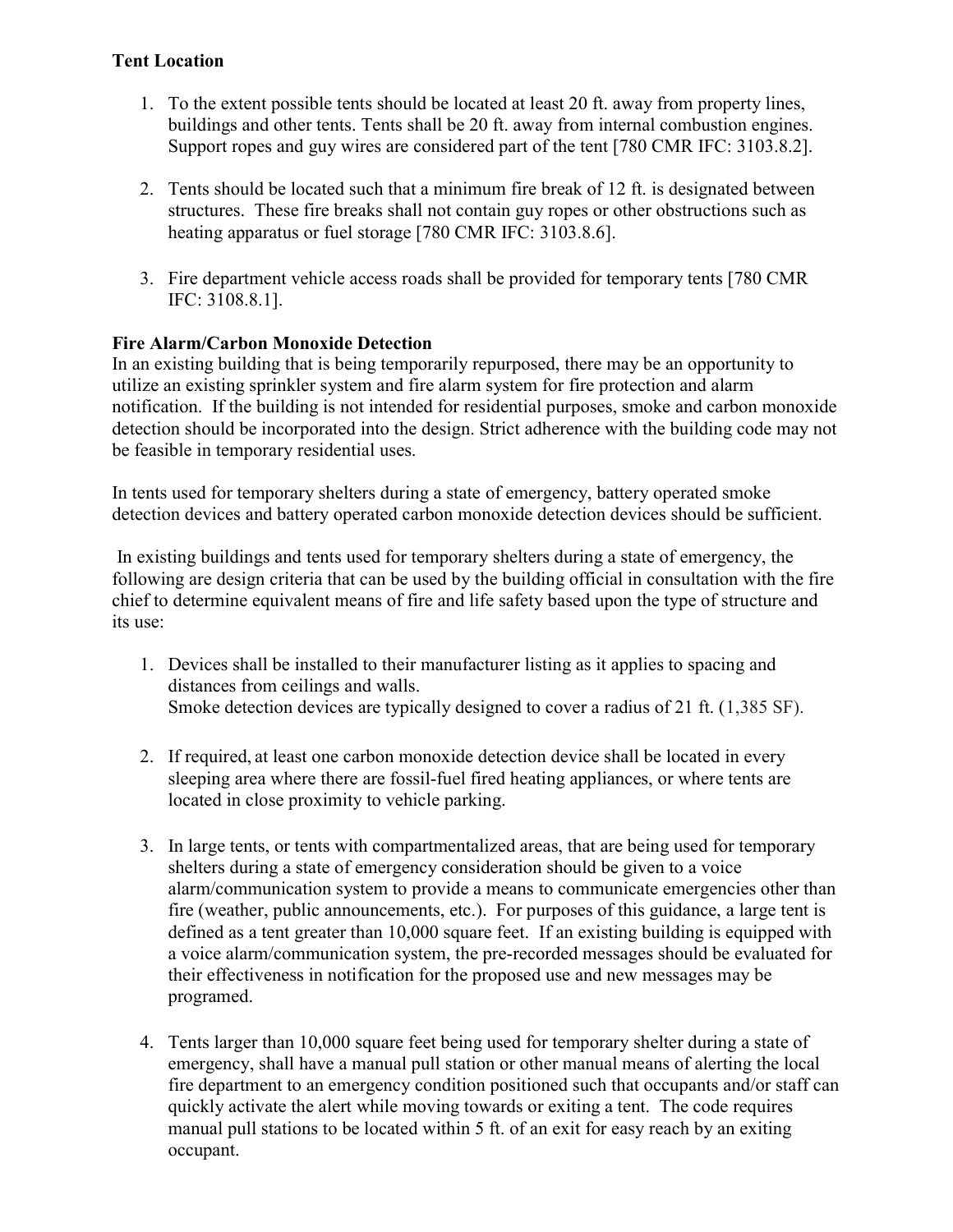#### Means of Egress

To the extent feasible, means of egress should comply with 780 CMR Chapter 10 as stated in 780 CMR 3113.4. In temporary uses in existing buildings, egress configuration may be close to the code requirements and minimal changes could be effected to increase directional signage and egress path lighting. In temporary tent structures, egress can be designed in the layout of furniture and aisles and positioning of exit "doors". References to egress provisions for temporary tent structures have been included for additional guidance.

- 1. Means of egress components shall be sized in accordance with 780 CMR: 1005.3 based on the occupant load of the structure. Typically, this is 0.2 in/occupant along corridors and through doorways in unsprinklered buildings and/or buildings without a voice alarm/communication system.
- 2. All temporary use structures shall have not less than two means of egress located a distance apart not less than ½ the maximum overall diagonal dimension of the structure. [780 CMR 1007.1.1]
	- o Where feasible, exits shall be distributed at approximately equal intervals around the perimeter of temporary tents.
- 3. The minimum number of means of egress provided shall be based on occupant load as follows:

| <b>OCCUPANT LOAD</b><br><b>PER STORY</b> | MINIMUM NUMBER OF EXITS OR<br><b>ACCESS TO EXITS FROM STORY</b> |
|------------------------------------------|-----------------------------------------------------------------|
| $1 - 500$                                |                                                                 |
| 501-1.000                                |                                                                 |
| More than 1,000                          |                                                                 |

TABLE 1006.3.1 MINIMUM NUMBER OF EXITS OR

- 4. Clearly defined aisles and/or corridors shall be provided for egress. In the absence of physical barriers defining egress aisles and/or corridors, luminous egress path markings in compliance with the requirements of 780 CMR: 1025 should be provided, where feasible.
- 5. Adequately lit aisles and/or corridors shall be provided for egress. Egress aisles/corridors shall be provided with illumination levels of not less than 1 foot-candle at the walking surface at all times. [780 CMR: 1008.2.1]
	- o As an alternative for consideration during sleeping hours for situations where the required illumination level in the means of egress will disrupt occupant sleep, lighting may be dimmed in conjunction with the use of luminous egress path marking of the exit aisles in compliance with 780 CMR: 1025, provided that the required egress illumination will automatically turn on upon activation of the fire alarm system in the structure.
- 6. Means of egress aisles/corridors shall be not less than 36 inches in clear width where there are less than 50 occupants [780 CMR: 1020.2]
	- o If feasible, egress aisles shall be sized not less than 72 inches in temporary tents to accommodate a quicker egress time.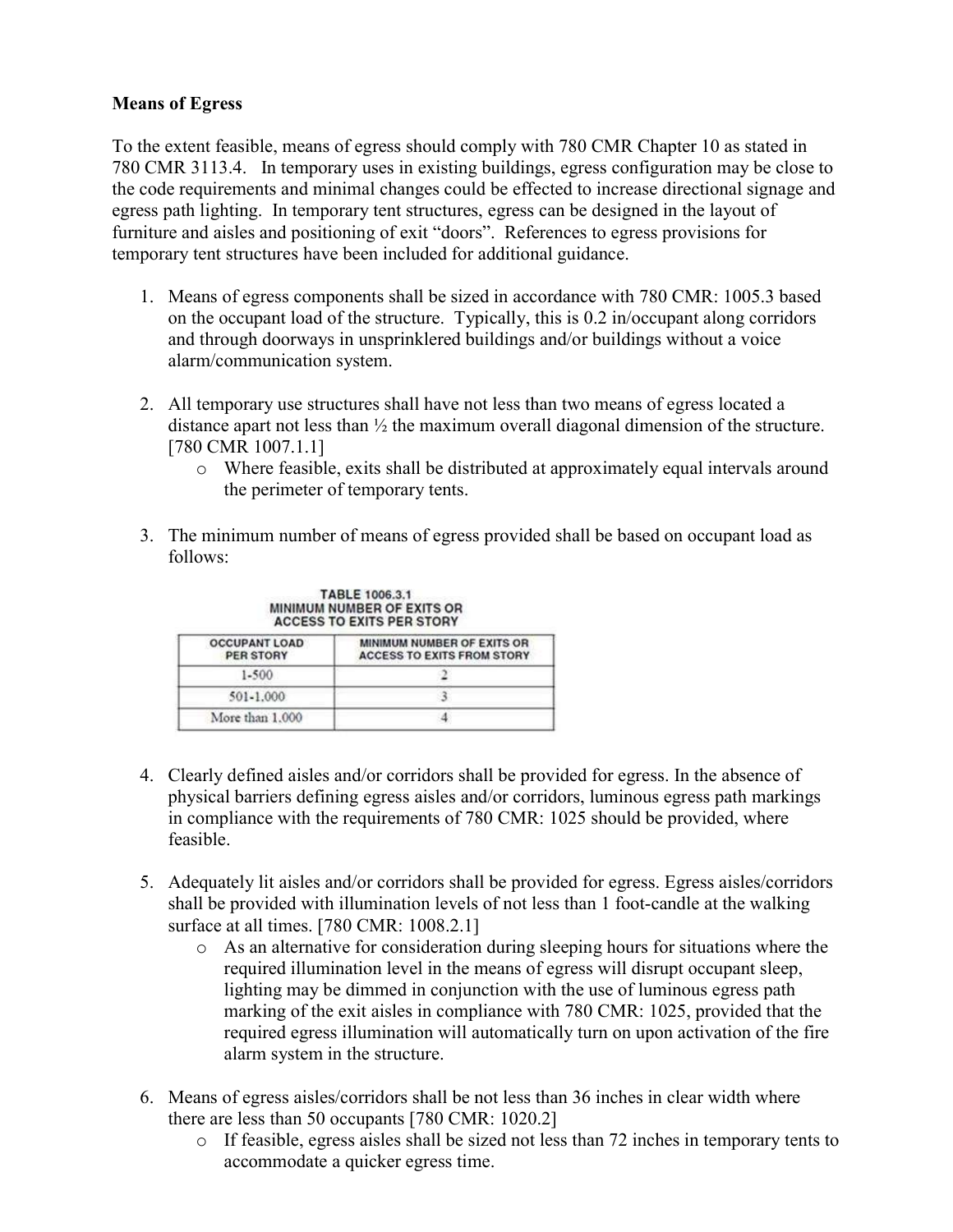- 7. Means of egress doors shall be a minimum of 32" on clear width in temporary use structures. [780 CMR 1010.1.1]
	- o Where feasible, exit flaps in tents shall be not less than 44 inches in clear width to account for difficulty in fully opening the exit flap and to permit quicker egress.
- 8. Exit doors in temporary use structures or exit flaps in tents shall be readily distinguishable, from the walls/wall flaps around them. [780 CMR 1010.1]
	- o Distinguishing exit doors and tent flaps can be accomplished by using a contrasting color or photoluminescent markings.
- 9. Exit access travel distance shall not exceed 100 ft. [780 CMR: 3103.4] This section is specifically used to address temporary use structures and supersedes the egress access travel distance in 780 CMR Chapter 10.
- 10. Exit signage where required, shall be provided at all exit points from the temporary use structure or temporary tent, readily visible from all directions, and shall be located such that no point in the egress path is more than 100 feet from an exit sign. [780 CMR: 1013.1]
- 11. Where required, floor-level exit signage shall be provided in addition to the ceiling-level exit signage provided. [780 CMR:1013.2] This is an additional provision to aid in egress and may be accomplished with photoluminescent exit signs.
- 12. Exit signage shall be illuminated. [780 CMR: 1013.3]
	- o If not feasible, exit signage in temporary tents shall comply with UL 924 for internal illumination or externally illuminated by luminaries supplied by two separated circuits.

# 527 CMR 1.00 Comprehensive Fire Safety Code

Similar to the 780 CMR and the International Building and Fire Codes, 527 CMR 1.00 and 2015 NFPA 1 does not address the current situation facing our communities. When buildings are temporarily repurposed or temporary tents are erected in a community, the following provisions may apply for temporary heating, fuel storage, cooking, and furnishing of these tents. 527 CMR 1.00 is enforceable by the head of the local fire department. Since many of the building and fire code provisions will determine the layout and functionality of these temporary uses in structures and temporary tents, it is critical to work with the local and state building officials to ensure as many foreseeable items can be incorporated into the overall design and implementation of the building or tent.

# Fuel storage (LPG)

- 1. Fuel storage within buildings must be limited in accordance with 780 CMR and 527 CMR 1.00: Table 60.4.2.1.1.3. Outdoor storage areas must comply with 527 CMR 1.00: Chapter 60 and Chapter 66 or 69 as applicable.
- 2. LPG fuel storage requires a permit from the local fire department for amounts exceeding 42 lbs. (10 gallons). Storage must comply with 527 CMR 1.00: Chapter 69. [527 CMR 1.00: 69.3.12.6]

# Temporary (LPG) heating

1. LPG cylinders shall only be used for emergency heating purposes when: permanent heat is out of service, heat is necessary to prevent damage to the building or contents,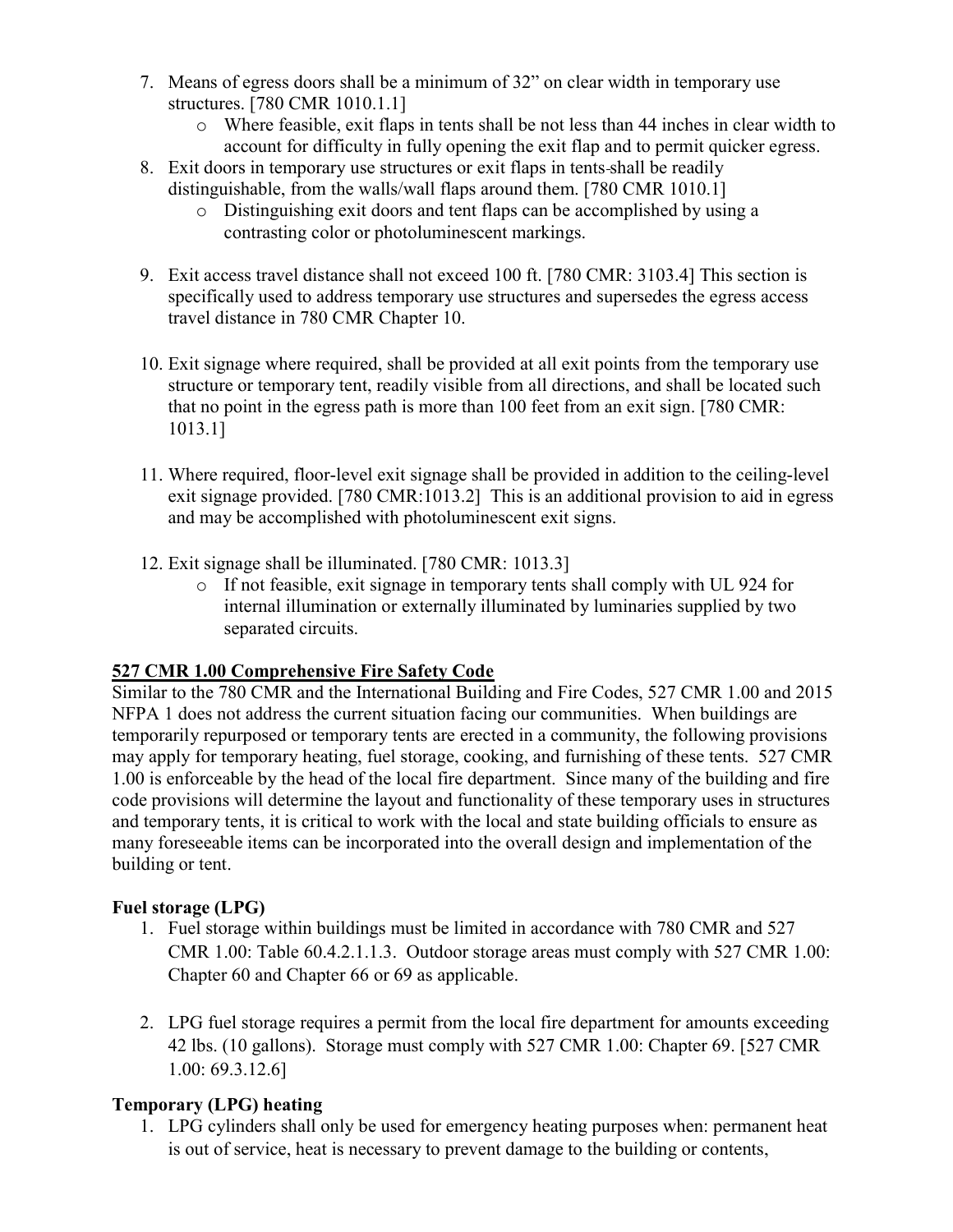cylinders and heaters comply with, are used and transported in accordance with 527 CMR 1.00: 69.3.10.2 and 69.10.3, temporary heating equipment is not left unattended, and air for combustion and ventilation is provided in accordance with NFPA 54. [527 CMR 1.00: 69.10.7.1]

# Cooking Equipment

- 1. Temporary cooking appliances such as grills or hibachis must not be located under an overhang or within 10 ft. of a structure unless a sprinkler system is installed in accordance with 780 CMR. [527 CMR 1.00: 10.10.6.3.6]
- 2. Cooking equipment producing grease-laden vapors must be provided with an exhaust system. Type I hoods are designed for grease-laden vapors which includes cooking animal products such as meat, and other oils. [527 CMR 1.00: 50.2.1.1]
- 3. Cooking equipment used in fixed, mobile, or temporary concessions such as trucks, tents, or any form of roofed enclosure shall comply with NFPA 96. [527 CMR 1.00: 50.2.1.9]
- 4. During a public emergency, gas commercial food service appliances meeting the requirements of 527 CMR 1.00: 69.3.10.8.4 shall be permitted to be temporarily used inside affected buildings. [527 CMR 1.00: 69.3.10.7.2] This applies to gas cylinders used as a temporary source of fuel for commercial cooking equipment within restaurants and attended commercial food catering operations.

# Mattresses in Institutional, Hotels, and Dormitory Occupancies

- 1. Mattresses must be tested in accordance with 16 CFR 1632 (similar to 16 CFR 1633) and have a char length not exceeding 2 inches. [527 CMR 1.00: 12.6.3.2]
- 2. Mattresses located in unsprinklered buildings (or tents) must be tested in accordance with ASTM E 1590 (similar to CAL 129) and have a peak rate of heat release rate less than 100 kW and total heat release rate during the first 10 minutes of testing not to exceed 25 MJ. [527 CMR 1.00: 12.6.3.4]

# Emergency Action Plans

Emergency action plans (EAPs) shall be provided for health-care, ambulatory health care, residential occupancies, and where required by the AHJ in other locations as required by the Massachusetts Comprehensive Fire Safety Code [527 CMR 1.00: 10.8]. This plan not only identifies potential emergency events but also guides training for staff and first responders as to the most efficient and effective response to such emergencies. Emergency action plans shall be submitted to the AHJ and revised, updated, and resubmitted to accommodate any changes.

1. Procedures for reporting emergencies. Emergencies can range from a fire incident, weather alert, entry by unauthorized personnel, or a wide range of possibilities. The communication system within the building or tent should be able to accommodate a range of messaging. The best means to accomplish this would be through a voice/alarm communication system. In a temporary use structure or tent, this may be achieved through the fire alarm system or through a public announcement system. To reduce a delay in information, pre-recorded messages aligned with NFPA communication standards, should be available for broadcast. This emergency action plan element also includes reporting of emergencies to the local fire, police, and medical services. If the